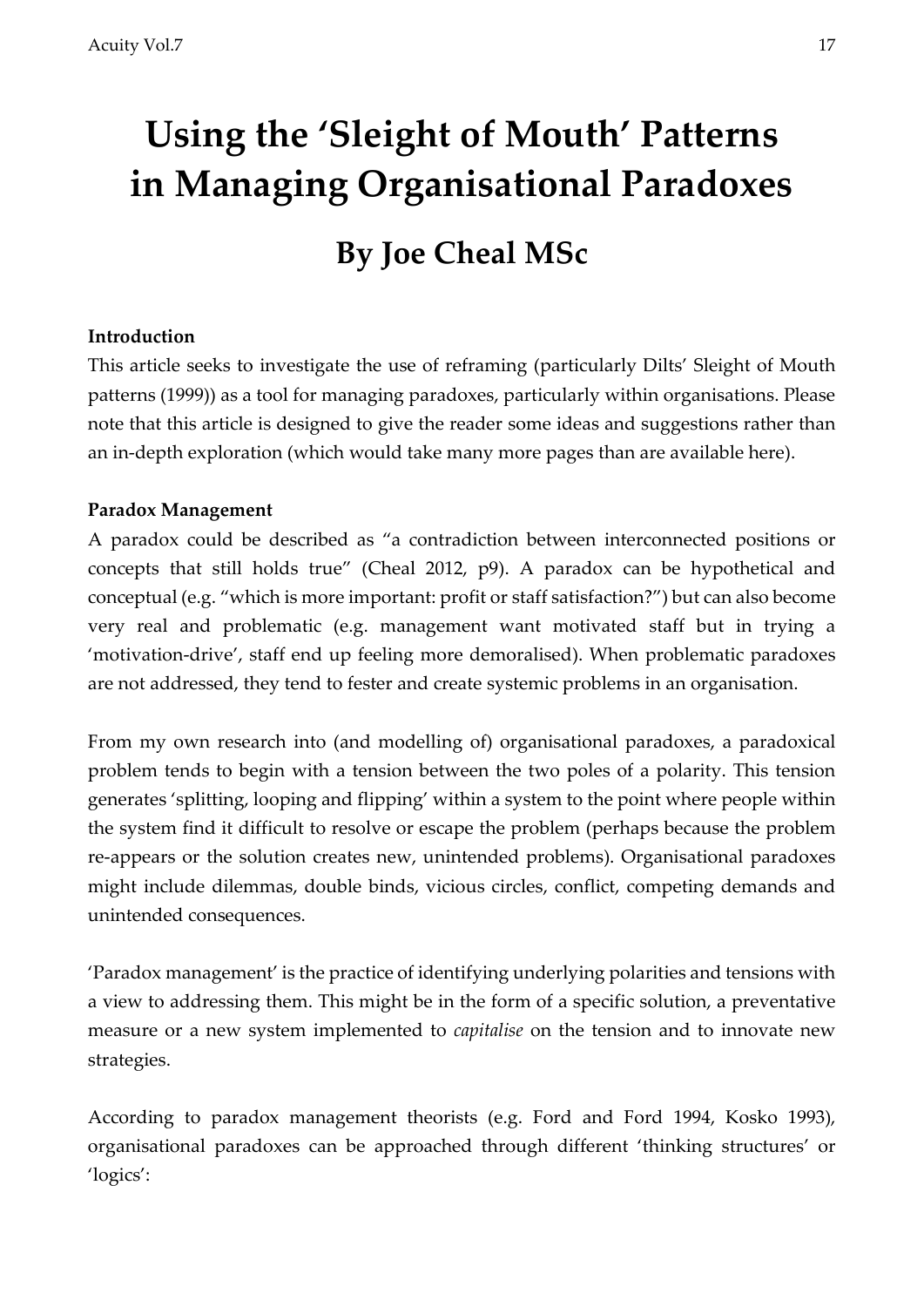| Logic      | What is this?                                                                      |
|------------|------------------------------------------------------------------------------------|
| Formal     | Working in the framework of either/or, maintaining a polarity between two          |
|            | seemingly opposing positions.                                                      |
| Fuzzy      | Working on a <i>continuum</i> between the two poles of 'either/or'. This 'from/to' |
|            | approach allows for multiple midway-point solutions.                               |
| Dialectic  | Creating a 'third way' or synthesis between the polarities (which are known as     |
|            | thesis and antithesis).                                                            |
| Trialectic | Shifting outside or beyond the polarity, seeing the situation from alternative     |
|            | perspectives.                                                                      |

*Table 1: Paradox Management approaches (adapted from Ford & Ford 1994 & Kosko 1993)*

*(For further details of these approaches, see Cheal 2012.)*

#### **Sleight of Mouth as an Organisational Reframing Tool**

According to Ichazo (1982, p74), trialectic logic is about "the change from one material manifestation point to another" and the movement from one point to another point appears to be that of one frame to another frame. In this sense, 'reframing' captures the essence of trialectic logic.

Reframing taps into a rich source of material and hence provides a useful resource for paradox management. Bolman & Deal (2003, p12) refer to 'frames' as "windows, maps, tools, lenses, orientations, and perspectives" through which organisational reframing can take place. Bandler and Grinder (1982) propose two types of reframing: content and context, and these have been further developed by Dilts with the 'Sleight of Mouth' patterns (1999) and also by Hall & Bodenhamer (2005) with the 'Mind Lines' patterns. Table 2 (below) compares Dilts' Sleight of Mouth patterns to some paradox management approaches.

#### *How does reframing address paradox?*

Reframing can help to address paradoxical problems in two distinct (and yet interconnected) ways:

- 1) If someone sees something as a problem, to them, it *is* a problem; in this sense, *a problem is only a problem if perceived as a problem*. Reframing gives a different perspective and hence may remove the perception that something is a problem (and hence resolve the problem!)
- 2) Reframing involves thinking in other directions… giving alternatives and broadening out possibilities. This may provide other directions for innovation and creativity in the process of problem solving.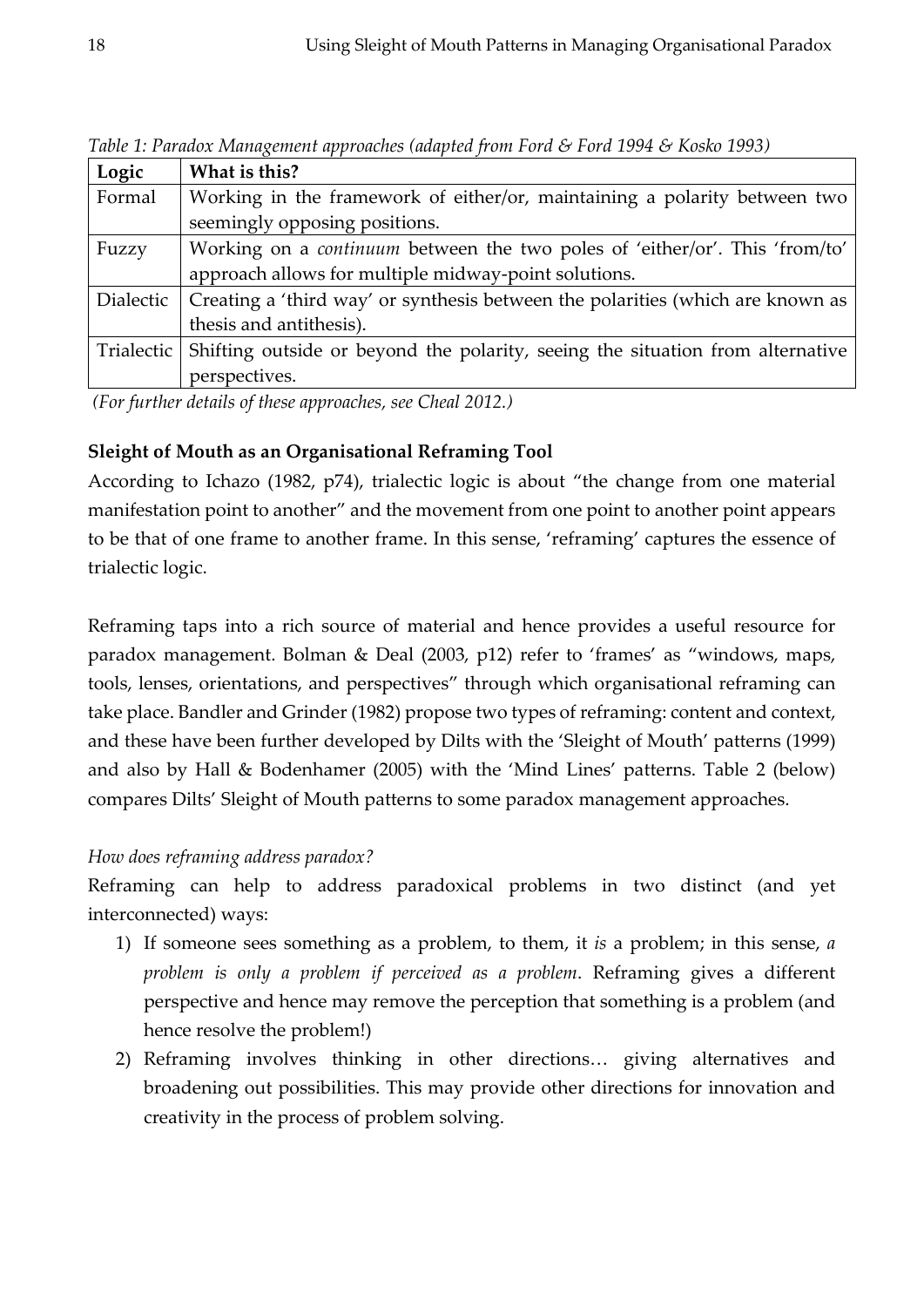By adapting 'Sleight of Mouth' into a problem-solving tool (as well as maintaining its original purpose as a reframing tool), we may be able to get more perspectives on a paradoxical problem. This, in turn, may help to generate some new solutions and actions. In the table below, the first two columns give you the original Sleight of Mouth (SoM) pattern: labels and descriptions. The third and fourth columns then link the SoM pattern to an approach for managing a paradoxical problem. This is not a matter of using one or the other; you can use the original SoM pattern to *give the person a different perspective* **and** the paradoxical approach to attempt to *resolve the problem*.

| <b>Sleight of Mouth</b> | <b>SoM</b><br>Pattern     | Paradoxical           | Description of                     |
|-------------------------|---------------------------|-----------------------|------------------------------------|
| Pattern                 | Definition/Description    | Approach              | <b>Paradoxical Approach</b>        |
| Apply to Self           | Turn a part of the        | Prescribe<br>the      | Deliberately carry out the         |
|                         | belief onto the belief    | symptom               | symptom. For example,              |
|                         | itself,<br>onto the<br>or |                       | give permission to the             |
|                         | speaker, or yourself as   |                       | rebel in a group to be             |
|                         | a listener.               |                       | rebellious or encourage a          |
|                         |                           |                       | nervous speaker to be              |
|                         |                           |                       | nervous.                           |
| Intention               | Seek<br>positive<br>the   | Positive Intention    | Explore the positive               |
|                         | intention behind the      |                       | intention of the paradox           |
|                         | maintaining<br>person     |                       | as a whole (i.e. what              |
|                         | their belief, e.g. to     |                       | be useful/good<br>could            |
|                         | protect themselves in     |                       | about the problem?)                |
|                         | some way?                 |                       |                                    |
| Consequences            | Explore/utilise<br>the    | Handling Symptoms     | Resolve the symptom of a           |
|                         | impact<br>the<br>of       |                       | paradox<br>when<br>the             |
|                         | belief/problem.           |                       | symptom is perceived as            |
|                         |                           |                       | the key issue or when a            |
|                         |                           |                       | short<br>term<br>'sticking         |
|                         |                           |                       | solution<br>plaster'<br>is         |
|                         |                           |                       | needed.                            |
| Another Outcome         | Look for an alternative   | 'Confrontation'<br>to | Bring the polarity out into        |
|                         | goal or solution for      | compare and contrast  | open,<br>the<br>that<br>${\bf SO}$ |
|                         | their situation (or part  |                       | differences<br>be<br>can           |
|                         | of their belief).         |                       | resolved (instead<br>of            |
|                         |                           |                       | avoided).                          |

*Table 2: Sleight of Mouth (SoM) Patterns & Paradox Management approaches.*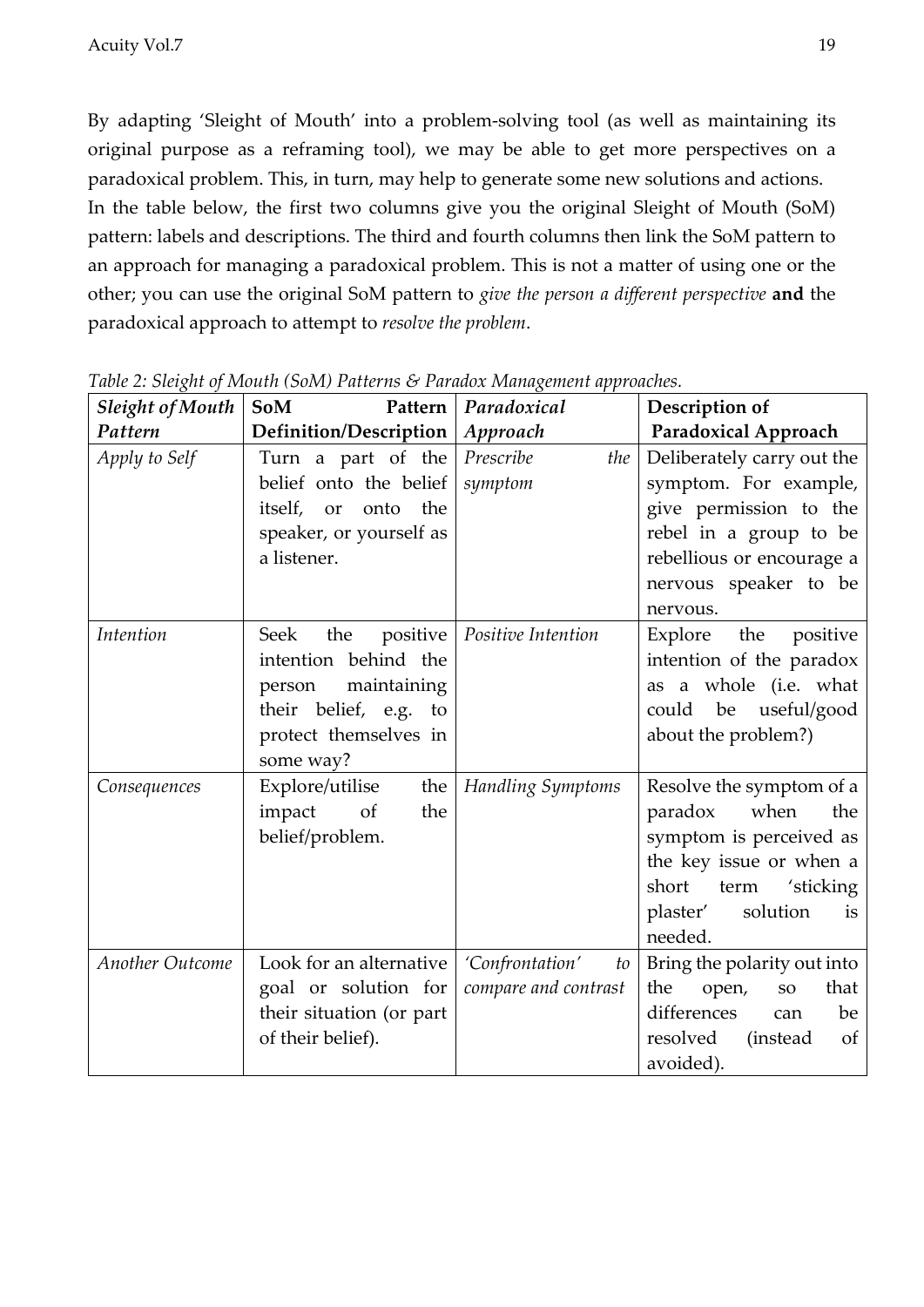| Chunk Up/Down                       | Refer them to a higher<br>category (e.g. in which<br>category does<br>this<br>problem belong?) or to<br>a lower category (into<br>which categories does<br>this problem break<br>down?) | Logical Types/Levels                         | Clarify and separate the<br>levels of the issue and the<br>connections among them.                                                                                             |
|-------------------------------------|-----------------------------------------------------------------------------------------------------------------------------------------------------------------------------------------|----------------------------------------------|--------------------------------------------------------------------------------------------------------------------------------------------------------------------------------|
| $\circ f$<br>Hierarchy<br>Criteria  | Challenge<br>the<br>importance level of<br>their<br>belief<br>by<br>comparing it to other<br>things<br>that<br>are<br>important to them.                                                | Seeking<br>underlying<br>values              | Resolve<br>through<br>new<br>and linkages<br>insights<br>between<br>conflicting<br>values and demands.                                                                         |
| Change<br>Frame<br>Size             | Put the issue into<br>perspective<br>by<br>changing the scope<br>(zooming in or out)<br>from 'molecular' to<br>'planet'/'universe'<br>frame sizes.                                      | Larger Frame                                 | See the problem in a<br>frame with many similar<br>problems in order to<br>'normalise' the problem<br>borrow solutions<br>and<br>from elsewhere.                               |
| $\sigma f$<br>Model<br>the<br>World | Help them re-evaluate $ $<br>their belief by giving<br>another<br>person's<br>perspective or asking<br>who they got their<br>current perspective<br>from.                               | New perspective                              | Find a world view that<br>integrates and transcends<br>opposing positions (e.g.<br>Chinese<br>yin/yang<br>philosophy, or Dialectic<br>'best of both worlds'<br>approach).      |
| Reality Strategy                    | Establish the evidence<br>they have for their<br>belief.<br>Help<br>them<br>develop<br>a<br>more<br>effective measure.                                                                  | Change<br>what<br>is<br>measured             | Develop effective new<br>measures and get rid of<br>old<br>problematic<br>measures.                                                                                            |
| Analogy                             | Use<br>metaphor<br>to<br>challenge<br>their<br>thinking.                                                                                                                                | Metaphor                                     | Shift to a metaphor, to<br>help make the paradox<br>more tangible and see the<br>pattern in a different way.<br>Create solution at the<br>level of metaphor, then<br>map back. |
| Redefine                            | Redefine some aspects<br>of their belief by using $ $                                                                                                                                   | Redefine the problem<br>by<br>seeking<br>the | Create<br>balanced<br>a<br>perspective<br>the<br>on                                                                                                                            |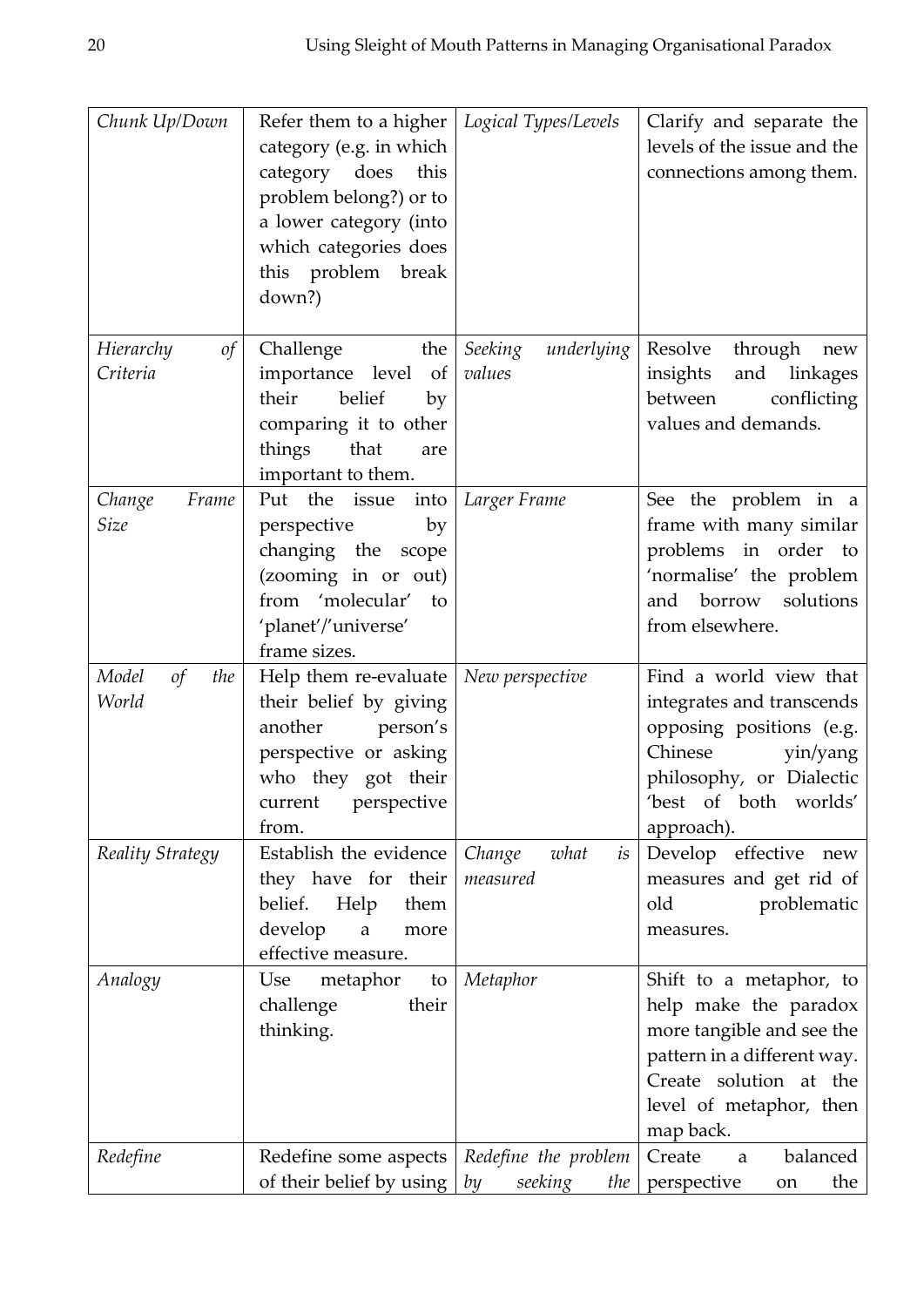|                 | terms that have similar<br>meanings but different<br>connotations<br>(e.g.<br>'mistake' to 'learning<br>point').           | 'positive<br>$\sigma f$<br>the<br>opposite' | problem by discovering<br>benefits/advantages<br>the<br>of both sides of the<br>paradox, hence<br>redefining the situation.                         |
|-----------------|----------------------------------------------------------------------------------------------------------------------------|---------------------------------------------|-----------------------------------------------------------------------------------------------------------------------------------------------------|
| Counter Example | Look for 'an exception $\vert$<br>to the rule' or example<br>where their belief is<br>not true e.g. in another<br>context. | Reverse the loop                            | Counter the problem:<br>show how and where a<br>circle could<br>vicious<br>become a 'virtuous circle'<br>by reversing the direction<br>of the loop. |
| Meta            | Establishing a belief<br>about the belief by<br>jumping outside the<br>frame and taking a<br>disassociated view.           | Take meta position                          | the<br>Jump<br>outside<br>personal frame of the<br>problem and take<br><sub>a</sub><br>system's view.                                               |

### **A Working Example**

One example of an organisational tension is expecting staff to 'do more for less' (i.e. to produce more/better output with less resources). I often hear employees complaining that this throws them into an impossible, 'no-win' situation which is reminiscent of Bateson's double bind theory (Bateson 1978).

An individual might say:

*"Whenever I manage to get myself organised, I get given more work to do by my manager… because he doesn't think I'm busy enough. This continues until I can't cope and I then get totally disorganised… which I get criticised for, particularly as I'm more likely to make mistakes. So, I do my best to get organised again and the whole thing goes round in a circle. It's so stressful. Then, if I try and address it with him, he accuses me of 'moaning' and I get marked down at appraisal time."*

Not only is this member of staff caught in a basic double-bind (damned if I'm organised, damned if I'm disorganised), they are currently unable to comment on the problem (i.e. the issue has become 'undiscussable' – see Argyris 1990). Without leaving their job, they appear 'trapped'. If we were to map this problem out into its component parts, it might look like this: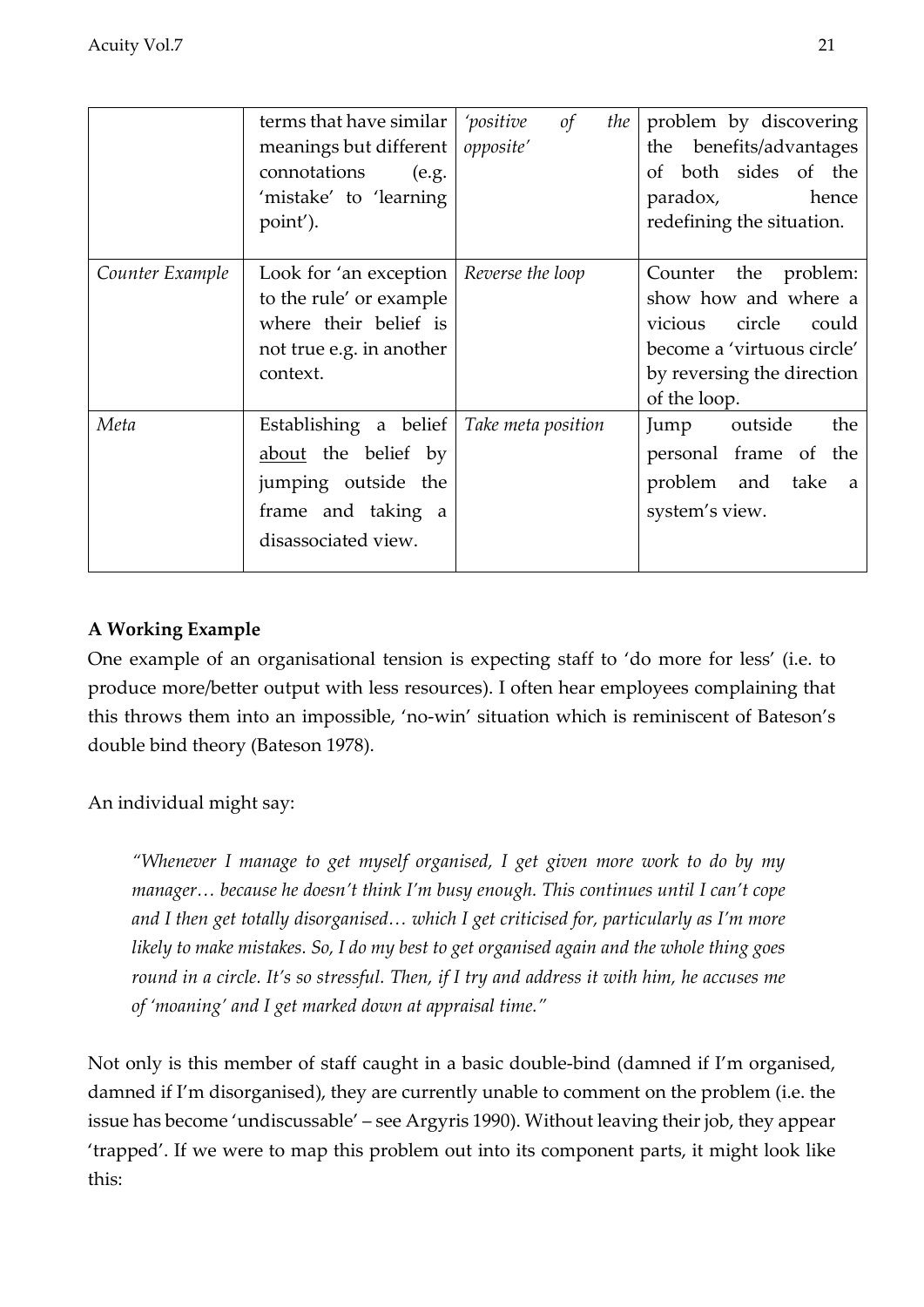

How might the 'paradoxical approach' version of the Sleight of Mouth patterns help us here? What ideas might emerge?

| Pattern/<br>SoM         | Description of                   | <b>Example Solution</b>                             |  |
|-------------------------|----------------------------------|-----------------------------------------------------|--|
| Paradoxical             | <b>Paradoxical Approach</b>      |                                                     |  |
| Approach                |                                  |                                                     |  |
| Apply to Self/          | the<br>Deliberately carry out    | Actively seek out work from your                    |  |
| Prescribe<br>the        | symptom. (For example, give      | manager. This way, you appear busy,                 |  |
| symptom                 | permission to the rebel in a     | keen and you take on work under your                |  |
|                         | group to be rebellious or        | own terms (and hence feel more in                   |  |
|                         | encourage a nervous speaker      | control).                                           |  |
|                         | to be nervous.)                  |                                                     |  |
| Intention/              | Explore the positive intention   | Firstly, it's good to have a job! The fact          |  |
| Positive Intention      | of the paradox as a whole (i.e.  | that that there is a lot of work to keep you        |  |
|                         | what could be useful/good        | busy means you are more likely to keep              |  |
|                         | about the problem?)              | the job! Secondly, make a point of                  |  |
|                         |                                  | communicating to your manager how                   |  |
|                         |                                  | busy you are and how much you are                   |  |
|                         |                                  | achieving.                                          |  |
| Consequences/           | Resolve the symptom of a         | Address<br>the consequences<br>the<br><sub>of</sub> |  |
| Handling                | paradox when the symptom is      | problem through implementing some                   |  |
| Symptoms                | perceived as the key issue or is | 'Stress Management' techniques. E.g.                |  |
|                         | a short term 'sticking plaster'  | meditation, relaxation exercises.                   |  |
|                         | solution is needed.              |                                                     |  |
| <b>Another Outcome/</b> | Bring the polarity out into the  | If this is really about your manager                |  |
|                         | open, so that differences can be | seeing you as busy or not busy, think of            |  |
|                         | resolved.                        |                                                     |  |

*Table 3: Applications of Sleight of Mouth (SoM) Patterns & Paradox Management approaches.*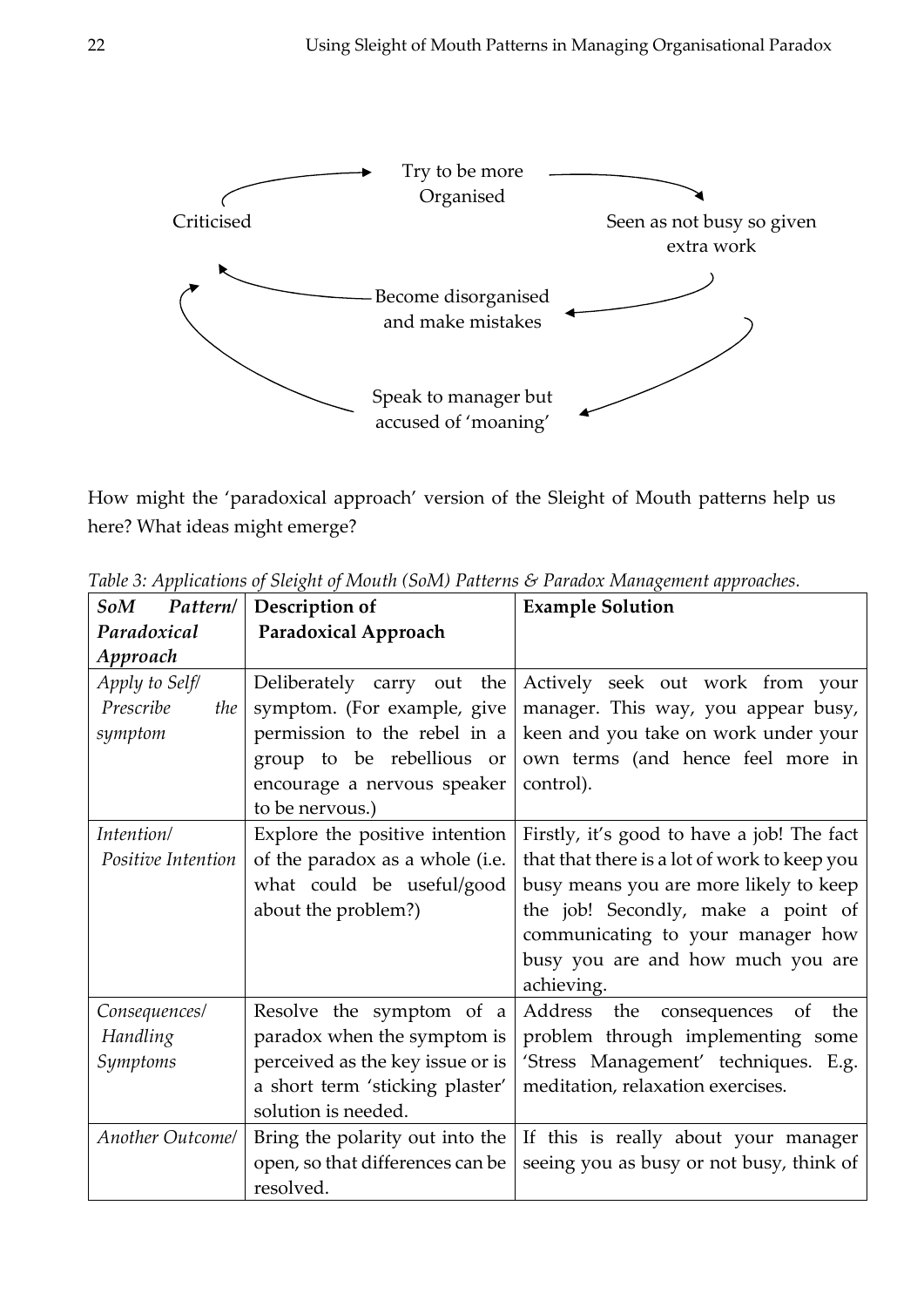| 'Confrontation' to                   |                                                   | some ways to look busy even when you                                |
|--------------------------------------|---------------------------------------------------|---------------------------------------------------------------------|
| compare<br>and                       |                                                   | are organised!                                                      |
| contrast                             |                                                   |                                                                     |
| Chunk Up/Down /                      | Clarify and separate the levels                   | Consider<br>not<br>just<br>your<br>own                              |
| Logical                              | of<br>the<br>issue<br>and<br>the                  | responsibilities and needs, but also those                          |
| Types/Levels                         | connections among them.                           | of your manager and the management                                  |
|                                      |                                                   | layers above him in the organisation.                               |
|                                      |                                                   | That way, you can deliver the work to                               |
|                                      |                                                   | requirements,<br>their<br>needs<br>and                              |
|                                      |                                                   | expectations.                                                       |
| of<br>Hierarchy                      | Resolve through new insights                      | Prioritise items that are most important                            |
| Criteria/                            | linkages<br>and<br>between                        | to you, your manager and/or the                                     |
| Seeking                              | conflicting demands                               | company.                                                            |
| underlying values                    |                                                   |                                                                     |
| Change<br>Frame                      | See the problem in a frame                        | Lots of people are in the same situation.                           |
| Size/                                | across the whole organisation                     | do<br>How<br>your<br>colleagues<br>cope,                            |
| Larger Frame                         | other<br>organisations)<br>(and                   | particularly the highest performers and                             |
|                                      | where many other people have                      | those that get good appraisals? What                                |
|                                      | the same problem. This may                        | ideas can you learn from them?                                      |
|                                      | to 'normalise'<br>the<br>help                     |                                                                     |
|                                      | problem and borrow solutions                      |                                                                     |
|                                      | from elsewhere.                                   |                                                                     |
| Model<br>$\sigma f$<br>the<br>World/ | Find<br>a world view<br>that<br>and<br>transcends | Advantages of being 'organised'? Feeling<br>in control, productive. |
| New perspective                      | integrates<br>opposing<br>positions<br>(e.g.      | Advantages of being 'disorganised'?                                 |
|                                      | Chinese yin/yang philosophy,                      | Seen as busy (hence not getting extra work $\mathcal S$             |
|                                      | Dialectic 'both/and' and<br><b>or</b>             | stress!), have to be more spontaneous and                           |
|                                      | worlds'<br>'best<br>of<br>both                    | creative.                                                           |
|                                      | approach).                                        | What alternative 'both/and' solution                                |
|                                      |                                                   | would give you the benefits of both                                 |
|                                      |                                                   | organised AND disorganised?                                         |
| Reality Strategy/                    | effective<br>Develop<br>new                       | Find ways of measuring your 'busy-ness'                             |
| Change what is                       | measures and get rid of old                       | as well as (or instead of) your output.                             |
| measured                             | problematic measures.                             |                                                                     |
| Analogy/                             | Shift to a metaphor, to help                      | It's like an athlete who's on top of their                          |
| Metaphor                             | paradox<br>the<br>make<br>more                    | game. Once there, how do they stay on                               |
|                                      | tangible and see the pattern in                   | top? They have to think of new ways to                              |
|                                      | different<br>Create<br>way.<br>a                  | themselves<br>motivate<br>and<br>stay                               |
|                                      | solution at level of metaphor,                    | competitive. So, what are some ways to                              |
|                                      | then map back.                                    | keep motivating yourself? How might                                 |
|                                      |                                                   | you stay competitive?                                               |
| Redefine/                            | Redefine the problem: create a                    | So, appearing 'disorganised' means you                              |
|                                      | balanced perspective on the                       | seem busier and you get less work                                   |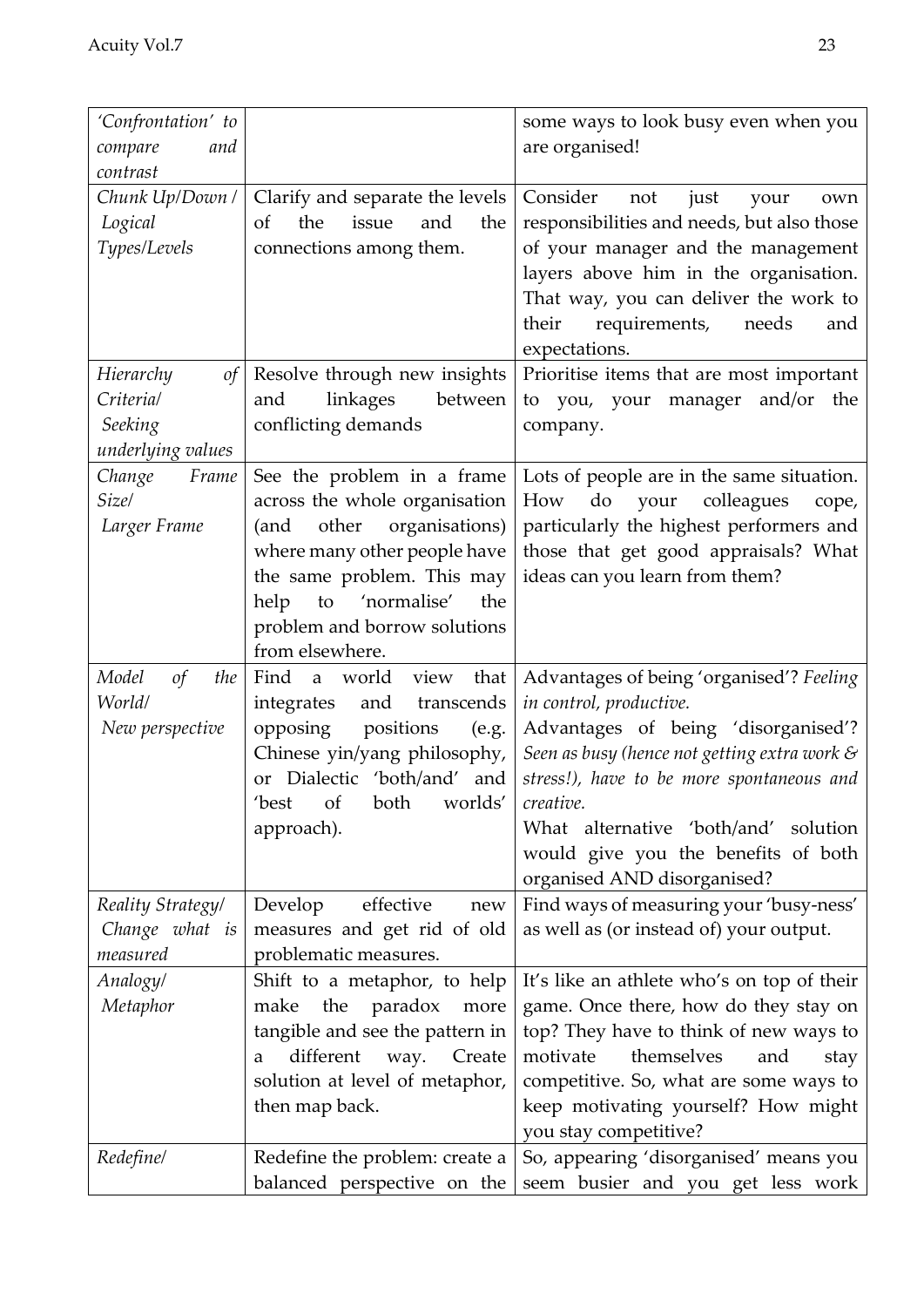| Seek the 'positive | problem by discovering the      | dumped on you. That would certainly be      |
|--------------------|---------------------------------|---------------------------------------------|
| of the opposite'   | benefits/advantages of both     | less stressful! Let's look at some creative |
|                    | sides of the paradox.           | ways of achieving that!                     |
|                    |                                 |                                             |
| Counter Example/   | Show how and where a vicious    | Appearing busy gives you more time to       |
| Reverse the loop   | circle could become a 'virtuous | be organised, reducing the level of         |
|                    | circle'<br>by reversing<br>the  | mistakes and criticism (perhaps gaining     |
|                    | direction of the loop.          | some praise!), giving you more time to      |
|                    |                                 | think of ways of appearing busy!            |
| Meta/              | Jump outside the personal       | What does your manager need from            |
| Take<br>meta       | frame of the problem and take   | you? To look busy and not to moan! If       |
| position           | a system's view.                | your manager asks you to do something       |
|                    |                                 | whilst you are working on another           |
|                    |                                 | important task, you might reply: "I'm       |
|                    |                                 | happy to do that, but I'm currently         |
|                    |                                 | working on this which would you like        |
|                    |                                 | me to complete first?"                      |
|                    |                                 | This approach makes it clear you are        |
|                    |                                 | busy and that you are 'happy'!              |

#### **A Final Note**

The Sleight of Mouth patterns have traditionally been used specifically as a tool for reframing. It has been my intention in writing this article, to demonstrate that Dilts' patterns can also be used as a problem-solving tool, both in reframing the perceptions of a problem and in stimulating new ideas for practical solutions.

My personal interest lies in the understanding and resolving of paradoxical problems, simply because they are the most difficult of problems to address. It is my hope that the reader will have gained a modicum of insight into the new and developing field of paradox management and also gained a greater appreciation of the Sleight of Mouth patterns.

#### **Biography**

Joe Cheal has been working with NLP since 1993. As well as being a master trainer of NLP, he holds an MSc in Organisational Development and NLT, a degree in Philosophy and Psychology, and diplomas in Coaching and in Ericksonian Hypnotherapy, Psychotherapy and NLP. He is also a licensed EI practitioner.

He is the author of '*Solving Impossible Problems: Working Through Tensions and Paradox in Business*', '*Who Stole My Pie?*' and co-author of '*The Model Presenter: Developing Excellence in*